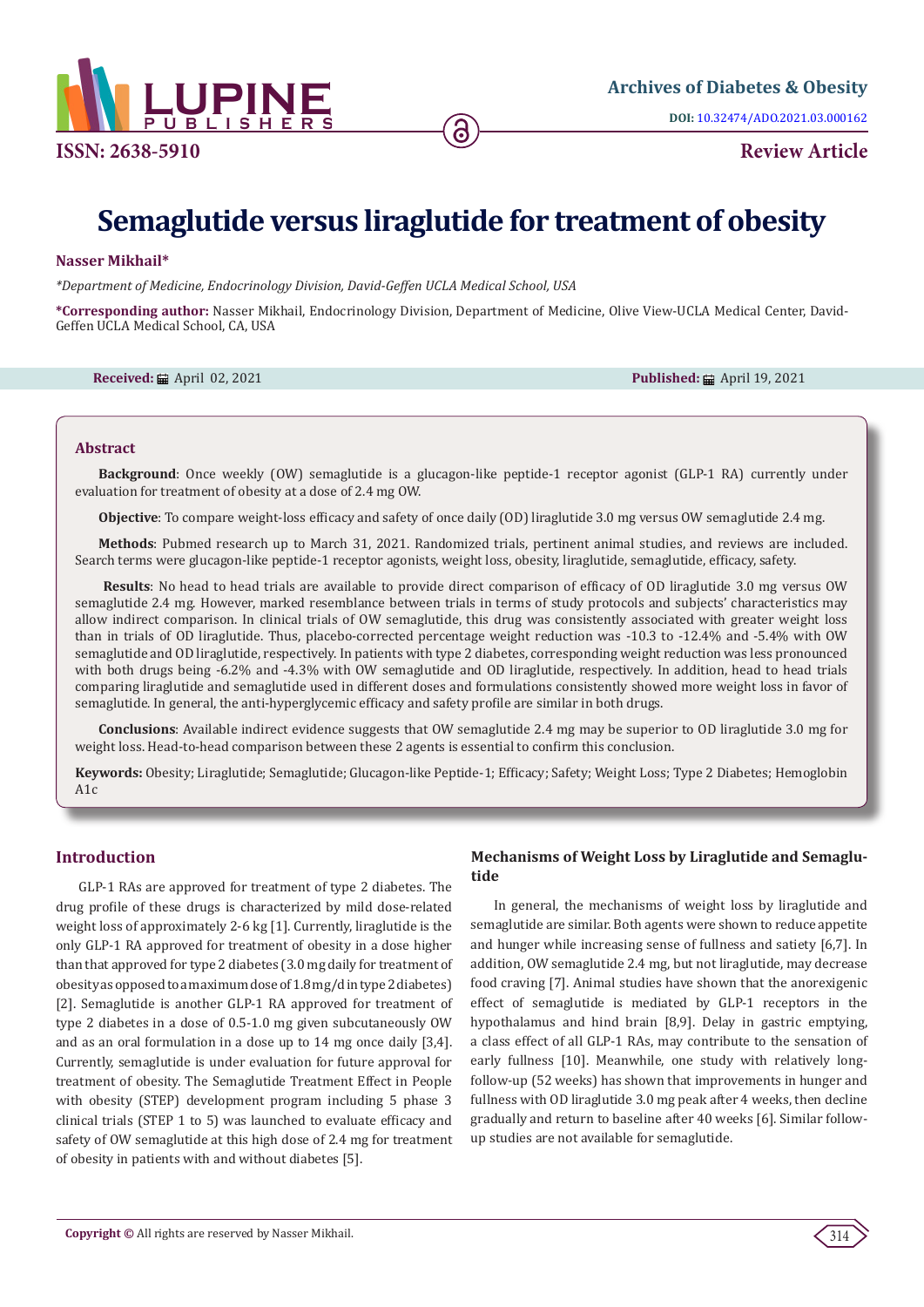# **STEP Program of Semaglutide**

STEP 1 to 4 trials are well-designed studies comparing OW 2.4 mg semaglutide with placebo in obese individuals (defined as BMI of ≥ 30 kg/m<sup>2</sup>, over ≥ 27 kg/m<sup>2</sup> with ≥ 1 weight-related coexisting condition e.g. hypertension, dyslipidemia, cardiovascular disease, or obstructive sleep apnea) for 68 week-duration [11-14]. STEP 1, 3 and 4 excluded patients with diabetes, whereas STEP 2 included exclusively patients with type 2 diabetes [11,13-14]. In addition, STEP 2 included a third group of individuals randomized to the smaller anti-diabetic dose of OW semaglutide 1.0 mg [12]. In STEP 1, 2 and 4, all participants receive lifestyle intervention defined as a 500 kcal deficit relative to the estimated energy expenditure plus encouragement of increase physical activity, such as walking 150

minutes per week. In STEP 3 trial, all subjects received a low-calorie diet (1000-1200 kcal/d) provided as meal replacement for the first 8 weeks. Subsequently, they were transitioned to a low-calorie diet (1200-1800 kcal/d) of conventional food. Moreover, they were prescribed 200 min of physical activity/week [13]. The coprimary endpoints of STEP 1 to 3 trials were the percentage change in body weight and weight reduction of at least 5% at week 68 compared with placebo [11-13]. STEP 4 trial was a withdrawal trial that includes an initial run-in period of 20 week during which all subjects received OW semaglutide 2.4 mg followed by randomization to a group that continued the drug and another group that switched to placebo for further 48 weeks [14]. Overview of STEP 1 to 4 trials are summarized in (Tables 1 and 2).

**Table 1:** Weight-loss efficacy of liraglutide and semaglutide in patients without diabetes.

| <b>Trial Name</b>                                              | Liraglutide, SCALE Obesity<br>$[15]$                                                     | Semaglutide, STEP<br>1[11]                                                                   | Semaglutide, STEP 3<br>[13]                                                                                                    | Semaglutide, STEP 4 [14]                                                                                                                                                                        |
|----------------------------------------------------------------|------------------------------------------------------------------------------------------|----------------------------------------------------------------------------------------------|--------------------------------------------------------------------------------------------------------------------------------|-------------------------------------------------------------------------------------------------------------------------------------------------------------------------------------------------|
| Design                                                         | Randomized, double-blind, 2<br>groups, 2: 1 ratio, 56 weeks                              | Randomized, dou-<br>ble-blind, PL-con-<br>trolled, 2 groups, 2:1<br>ratio, 68 weeks          | Randomized, dou-<br>ble-blind, PL-controlled,<br>2 groups, 2:1 ratio, 68<br>weeks                                              | Run-in period week 0-20,<br>then randomized, dou-<br>ble-blind, PL-controlled, week<br>20-68                                                                                                    |
| <b>Patients' Characteristics</b>                               | N=3731, 78% W, mean age<br>45, mean weight 106 kg, mean<br>BMI 38.3 kg/m <sup>2</sup>    | N=1961, 74.1% W,<br>mean age 46, mean<br>weight 105.3 kg, mean<br>BMI 37.9 kg/m <sup>2</sup> | N=611, 81.0% W, mean<br>age 46, mean weight<br>105.8 kg, mean BMI 38.0<br>$\text{kg}/\text{m}^2$                               | At randomization (n=803),<br>79% W, mean age 46, mean<br>weight 107.2 kg, mean BMI<br>38.4 kg/m <sup>2</sup>                                                                                    |
| Intervention                                                   | L 3.0 mg qday ( $n=2487$ ) vs PL<br>$(1224)$ + lifestyle intervention<br>in all patients | S 2.4 mg 0W (n=1306)<br>vs PL $(n=655) + life$ -<br>style intervention in all<br>patients    | S 2.4 mg OW (n=407)<br>PL $(n=204)$ + intensive<br>behavioral therapy +<br>low-calorie in the first 8<br>weeks in all patients | 903 subjects receive S 2.4 mg<br>OW during run-in, then 803<br>subjects were randomized<br>to continue S OW (n=535) or<br>switch to PL (268)                                                    |
| Percentage mean Weight Loss<br>from Baseline                   | L-8.0% vs PL-2.6%, difference<br>-5.4% (95% CI, -5.8 to -5.0, P<<br>0.001                | S-14.9% vs PL-2.4%,<br>difference -12.4%<br>(95% CI, -13.4 to<br>$-11.5\%$ , P < 0.001)      | S-16.0% vs PL-5.7%.<br>difference -10.3%<br>(95% CI, -12.0 to -8.6, P<br>< 0.0001                                              | From week 20: S - 7.9% vs PL<br>+ 6.2, difference -14.8 (95%<br>CI, $-16.0$ to $-13.5$ , $P < 0.001$ ).<br>From week 0-68: S-17.4%<br>vs PL -5.0%, difference -12.4<br>(95% CI, -13.7 to -11.0) |
| Percentage of Patients With ≥<br>5% Weight Loss                | L 63.2% vs PL 27.1%, P< 0.001                                                            | S 86.4% vs PL 31.5%.<br>(P < 0.001)                                                          | S 86.6% vs PL 47.6%<br>(P < 0.0001)                                                                                            | From week 0 to week 68: S<br>88.7% vs 47.6%                                                                                                                                                     |
| <b>Percentage of Patients with</b><br>>10% Weight Loss         | L 33.1% vs PL 10.6%, P<0.001                                                             | S 69.1% vs PL 12.0%.<br>P < 0.001                                                            | S 75.3% vs PL 27.0%<br>(P<0.001)                                                                                               | From week 0 to week 68: S<br>79.0 % vs PL 20.4%                                                                                                                                                 |
| <b>Discontinuation of Trial Drug</b><br>due to Adverse Effects | L 9.9% vs PL 3.8%                                                                        | S 7.0% vs PL 3.1%                                                                            | S 5.9% vs PL 2.9%                                                                                                              | During run-in period: 5.3%.<br>Week 20-68: S 2.4% vs PL<br>2.2%                                                                                                                                 |
| <b>Serious Adverse Effects</b>                                 | L 6.2% vs PL 5.0%                                                                        | S 9.8% vs PL 6.4%                                                                            | S 5.7% vs PL 0%                                                                                                                | During run-in: 2.3%. Week<br>20-68: S 7.7% vs PL 5.6%                                                                                                                                           |

**Abbreviations:** W: Women; BMI: Body Mass Index; L: Liraglutide; S: Semaglutide; OW: Once Weekly; PL: Placebo; HbA1c: Hemoglobin A1c; CI: Confidence Intervals

**Table 2:** Weight-loss efficacy of liraglutide and semaglutide in patients with type 2 diabetes.

| <b>Trial Name</b>                | Liraglutide, SCALE Diabetes [16]               | Liraglutide, SCALE Insulin [17]           | Semaglutide,<br><b>STEP 2 [12]</b>                |
|----------------------------------|------------------------------------------------|-------------------------------------------|---------------------------------------------------|
| Design                           | Randomized, double-blind. PL-con-              | Randomized, double-blind, PL-con-         | Randomized, double blind, double-dummy,           |
|                                  | trolled, $3$ groups $(2:1:1)$ , $56$ -week     | trolled, 2 equal groups, 56-week          | PL-controlled, 3 equal groups, 68-week            |
|                                  | duration                                       | duration                                  | duration                                          |
| <b>Patients' Characteristics</b> | N= 846, 50% W, mean age 55, mean               | $N = 396, 48\%$ W, mean age 56.5 y,       | N=1210, 51% W, mean age 55, mean                  |
|                                  | weight $106.0 \text{ kg/m}^2$ , mean HbA1c not | mean weight 99.8 kg, mean BMI             | weight 99.8 kg, mean BMI 35.7 kg/m <sup>2</sup> , |
|                                  | reported.                                      | 35.6 kg/m <sup>2</sup> , mean HbA1c 8.0%, | mean HbA1c 8.1%.                                  |

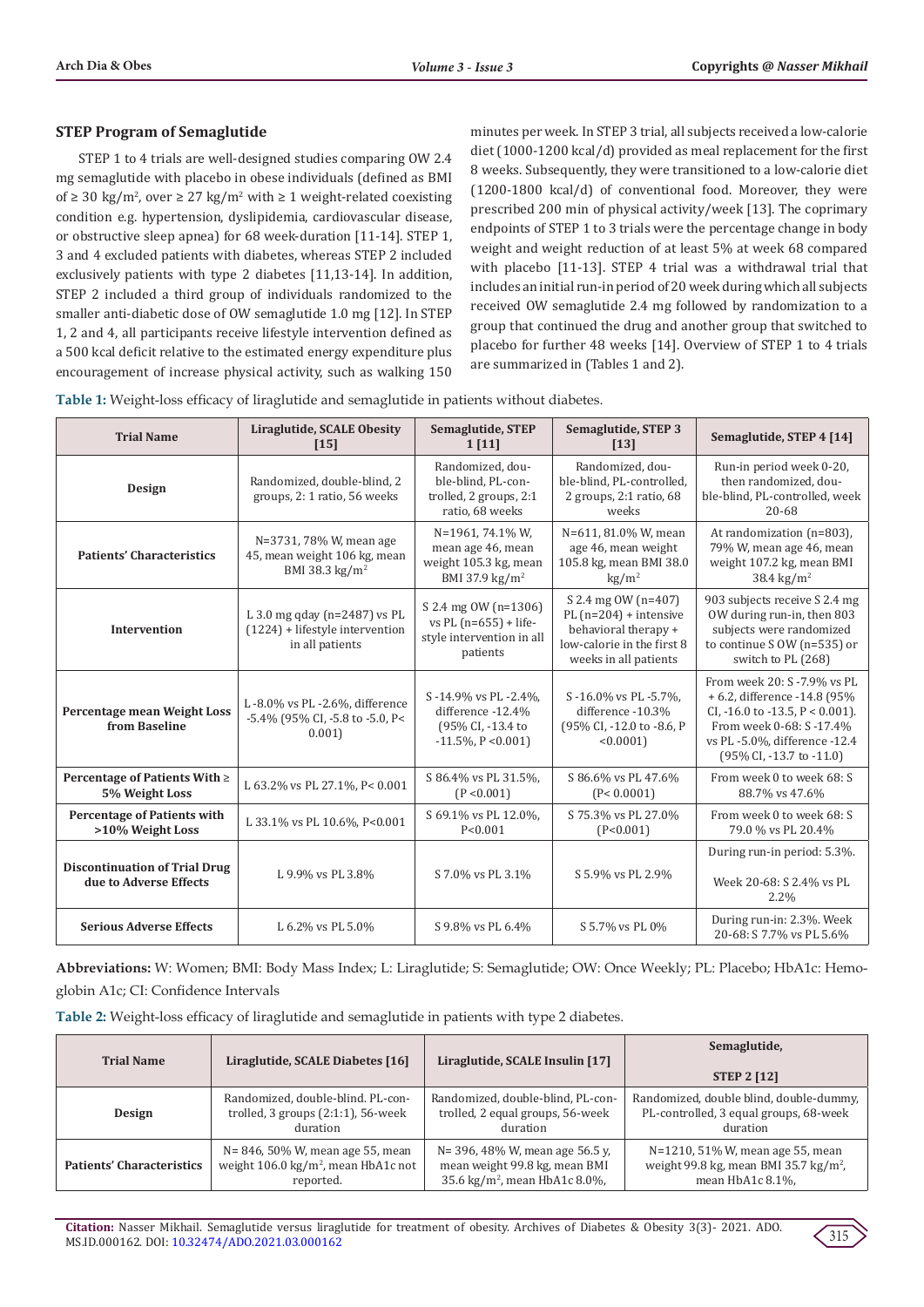| <b>Diabetes Therapy</b>                                                  | 0-3 oral agents. Insulin therapy<br>excluded.                                                                                                          | All patients on basal insulin, 89%<br>on metformin                                       | On oral agents only, 91% on metformin                                                                                |
|--------------------------------------------------------------------------|--------------------------------------------------------------------------------------------------------------------------------------------------------|------------------------------------------------------------------------------------------|----------------------------------------------------------------------------------------------------------------------|
| <b>Intervention</b>                                                      | L 3.0 mg qday (n=423), L 1.8 mg<br>qday (n=211). PL (n=212) + lifestyle<br>intervention in all patients                                                | L 3.0 mg qday (n=198), PL (n=198)<br>+ lifestyle intervention in all<br>patients         | S 2.4 mg 0W (n=404), S 1.0 mg 0W<br>$(n=403)$ , PL $(n=403)$ + lifestyle interven-<br>tion in all patients           |
| Percentage mean Weight<br><b>Loss from Baseline</b>                      | L 3.0 mg - 6.0% vs L 1.8 mg - 4.7% vs<br>PL 2.0%.<br>Difference L 3.0 mg vs PL - 4.0%<br>$(95\% \text{ CI}, -5.1 \text{ to } -2.9, \text{ P} < 0.001)$ | L 3.0 mg: -5.8% vs PL -1.5%, differ-<br>ence - 4.3% (95% CI, -5.5 to -3.2, P<br>< 0.0001 | OW S 2.4 mg: -9.6% vs PL -3.4%, difference<br>$-6.2\%$ (95% CI $-7.3$ to $-5.2$ , P $< 0.0001$ ).<br>S 1.0 mg - 7.0% |
| <b>Percentage of Patients</b><br>with $\geq 5\%$ Weight Loss             | L 3.0 mg: 54.3%, L 1.8 mg: 40.4% vs<br>PL 19.0% ( $P < 0.001$ for both compari-<br>sons)                                                               | L 3.0 mg: 51.8% vs PL 24.0%, OR<br>3.41 (95% CI, 2.19 to 5.31, P <<br>$0.0001$ ).        | OW S 2.4 mg: 68.8% vs PL 28.5%, OR 4.88<br>(95% CI, 3.5 to 6.64, P<0.0001).<br>S 1 mg 57.1%                          |
| <b>Percentage of Patients</b><br>with >10% Weight Loss                   | L 3.0 mg: 25.2%,<br>L 1.8 mg: 15.9%<br>PL: 6.7% (P<0.001)                                                                                              | L 3.0 mg: 22.8% vs PL 6.6%, OR<br>4.21 (95% CI 2.2 to 8.2), $P < 0.0001$                 | OW S 2.4 mg 45.6% vs PL 8.2%. OR and P<br>value not mentioned.                                                       |
| <b>Discontinuation of Trial</b><br>Drug due to Adverse<br><b>Effects</b> | L 3.0 mg 9.2%, L 1.2 mg 8.6%, PL<br>3.3%                                                                                                               | L 7.7% vs PL 3.3%                                                                        | OW S 2.4 mg: 6.2%, OW S 1.0 5.0%, PL<br>3.5%                                                                         |
| <b>Proportions of Patients</b><br>with Serious Adverse<br><b>Effects</b> | L 3.0 mg 8.8%, L 1.2 mg 8.6%, PL<br>6.1%                                                                                                               | L 8.2% vs PL 9.6%                                                                        | OW S 2.4 mg 9.9%, OW S 1 7.7%, PL 9.2%                                                                               |

**Abbreviations:** PL: Placebo; W: Women; HbA1c: Hemoglobin A1c; L : Liraglutide; OWS: Once-Weekly Semaglutide

# **Weight loss in Semaglutide and Liraglutide Trials**

While no head to head trials are available to compare weight loss efficacy of OW semaglutide 2.4 mg with OD liraglutide 3.0 mg, indirect comparison may be inferred from results of their respective trials. In fact, as shown in tables 1 and 2, subjects' characteristics at baseline in these trials were similar to a great extent (Table 1). In addition, the study protocols and designs have several common features (e.g. similar primary end point). In STEP trials 1, 3 and 4 that excluded patients with diabetes, the difference in weight loss between OW semaglutide and placebo ranged between -10.3% and -12.4% at 68 weeks (Table 1). Meanwhile, in the SCALE Obesity and prediabetes trial of OD liraglutide 3.0 mg, the corresponding difference was -5.4% (95% CI, -5.8 to -5.0%) at 56 weeks (Table 1) [15]. In trials that exclusively recruited patients with type 2 diabetes, the weight loss efficacy of both drugs was diminished, but was still relatively greater in OW semaglutide 2.4 mg than with OD liraglutide 3.0 mg. Thus, in 2 liraglutide diabetes trials, the mean difference in weight loss between the drug and placebo was -4.0 and -4.3%, whereas the corresponding difference was -6.2% with OW semaglutide 2.4 mg (Table 2) [12,16-17]. The explanation of this finding is unclear but might be related to the coexistence of type 2 diabetes, relatively older patient population (mean age approximately 55 year-old in diabetes trials versus 45 year-old in trials excluding diabetes), or the lower baseline body weight (approximately 99.8 kg in diabetes trials versus approximately 105.5 kg in non-diabetes trials) (Tables 1-2) [12,16-17]. Other parameters that suggest superiority of OW semaglutide 2.4 mg over OD liraglutide 3.0 mg are the proportions of individuals losing ≥ 5%

and > 10% of body weight. These proportions were always higher in trials of semaglutide than in those of liraglutide (Tables 1 and 2).

# **Head to Head Trials of Semaglutide Versus Liraglutide**

Another indirect line of evidence suggesting greater efficacy of semaglutide compared to liraglutide may be derived from 3 randomized head to head trials comparing the 2 agents in different doses and formulations. A randomized, placebo-controlled, doubleblind trial [18] compared semaglutide in 5 daily subcutaneous doses (0.05, 0.1, 0.2, 0.3, and 0.4 mg) versus liraglutide 3.0 mg once daily on top of lifestyle changes in obese subjects without diabetes. After 52 weeks, mean weight reduction from baseline was significantly greater in patients randomized to semaglutide doses  $\geq$  0.2 mg daily being - 11.2 to -13.8% versus -7.8% in subjects randomized to liraglutide 3.0 mg daily [18]. The second trial including patients with type 2 diabetes [19] compared oral semaglutide (14 mg qday) with OD liraglutide 1.8 mg in doubleblind double-dummy fashion. After 26 weeks, oral semaglutide resulted in superior weight loss (-4.4 kg) compared with liraglutide (-3.1 kg), estimated difference -1.2 kg (95% CI, -1.9 to -0.6, P= 0.001) [19]. The third trial [20] compared OW semaglutide 1.0 mg with liraglutide 1.2 mg in patients with type 2 diabetes in an open-label design. After 30 weeks, mean weight loss was -5.8 kg and -1.9 kg, in the semaglutide and liraglutide groups, respectively; estimated treatment difference -3.8 kg (95% CI, -4.47 to -3.09, P<0.0001) [20]. Taken together, the results of the preceding 3 trials suggest higher efficacy of semaglutide than liraglutide irrespective of doses or drug formulation (i.e. subcutaneous or oral semaglutide).

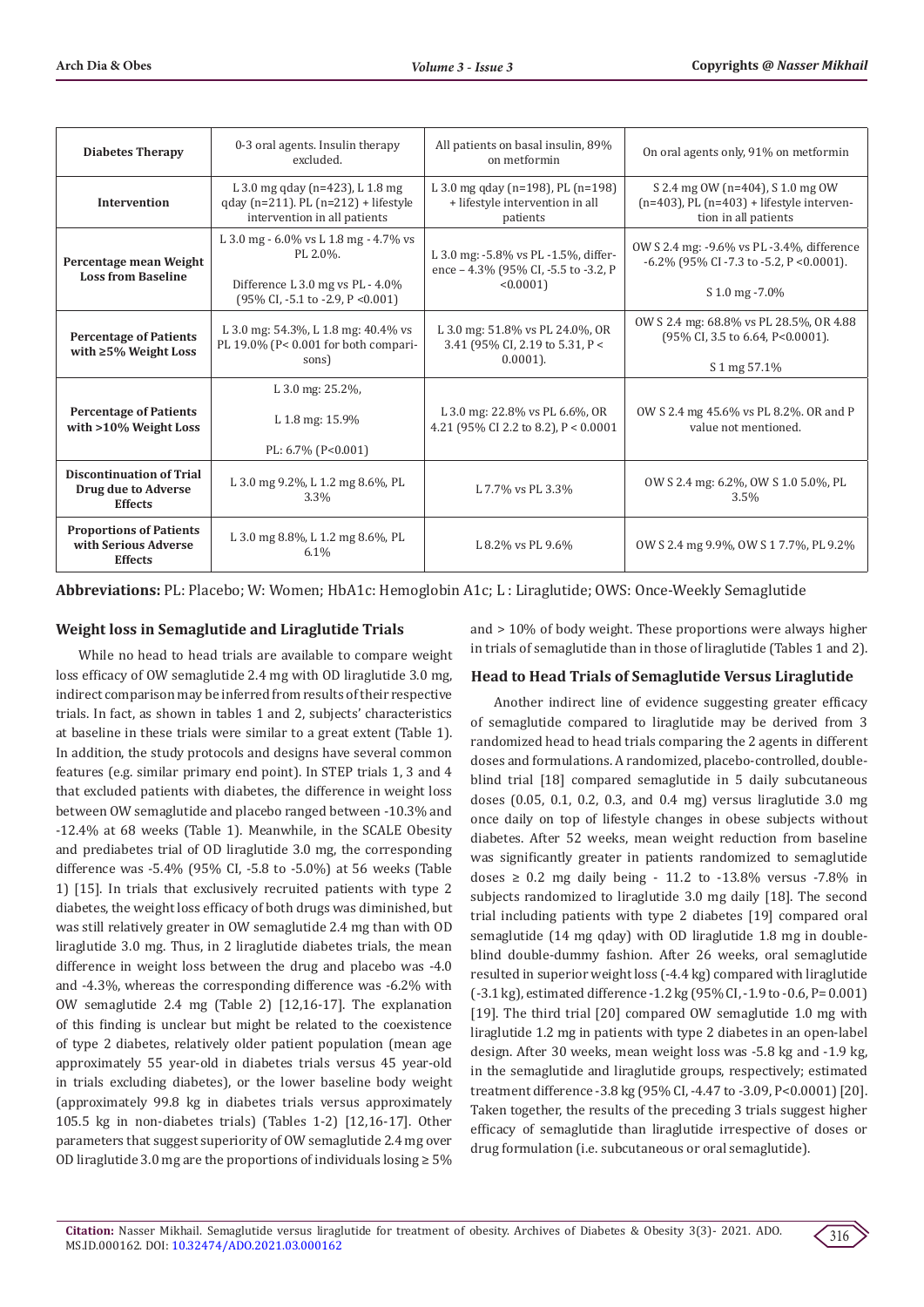# **Anti-Hyperglycemic Efficacy of Liraglutide Versus Semaglutide**

The difference between semaglutide and liraglutide with respect to their anti-hyperglycemic efficacy is not as consistent as in their weight-loss effects. Thus, in the studies conducted by O'Neil et al, [18] and Pratley et al [19], semaglutide was similar to liraglutide in HbA1c reduction. Meanwhile, in the trial conducted by Capehorn et al, [20], OW semaglutide 1.0 mg was superior to liraglutide 1.2 mg qday; estimated treatment difference in HbA1c reduction was - 0.69% in favor of semaglutide. However, the latter trial is limited by its open-label design and using liraglutide in submaximal antidiabetic dose (1.2 mg instead of 1.8 mg) [20]. Therefore, while semaglutide may be more effective than liraglutide in causing weight loss, both GLP-1 RAs may be equally effective in terms of glycemic control.

# **Effects of Semaglutide and Liraglutide on Cardiovascular Variables**

Significant reduction in systolic blood pressure (SBP) was recorded in subjects randomized to semaglutide in STEP 1-3 trials, approximately 4-5 mmHg lower than in individuals randomized to placebo [11-13]. Likewise, a significant reduction in DBP of approximately 2 mmHg was observed in STEP 1 and 3 trials [11,13]. Changes in lipid panel were generally mild. Thus, reduction in plasma triglycerides of 14-17% compared to placebo was the most consistent change in lipid panel. Minor reductions in concentrations of low-density lipoprotein-cholesterol (LDL-C) (by ≤7% vs placebo) and increase in high-density lipoprotein-cholesterol (HDL-C) levels (by <5% vs placebo) were also observed. In addition, there was significant reduction in the inflammatory marker C-reactive protein (CRP) levels in semaglutide-treated subjects vs placebo [11-13]. Similar beneficial changes in the above cardiovascular (CV) markers were described in liraglutide trials albeit they were lesser in magnitude [15,21]. The above favorable changes in blood pressure, lipids and CRP are likely attributed to weight loss per se and are unlikely to be direct effects of semaglutide or liraglutide.

# **Safety of Liraglutide and Semaglutide as Anti-Obesity Agents**

#### **Gastrointestinal Adverse Effects**

Gastrointestinal (GI) adverse effects represent the most common adverse events that characterize all GLP-1 RAs. In liraglutide obesity trials, GI adverse events occurred in 65% and 39% of subjects randomized to OD liraglutide 3.0 mg and placebo, respectively [16]. In STEP 1-3 trials of semaglutide, GI adverse effects were reported by approximately 63-83% and 34-63% in subjects randomized to OW semaglutide and placebo, respectively [11-13]. Among the GI adverse effects, nausea was the most common, followed by diarrhea, vomiting and constipation [11-13,16]. The frequency of GI symptoms increased early in the first few weeks during drug titration. They were generally described as mild to moderate and transient. However, in a minority of patients, they can be severe. In fact, GI adverse effects were the most frequent cause of premature

drug withdrawal. Thus, in the largest obesity trial of liraglutide, drug discontinuation due to GI adverse effects occurred in 6.4% and 0.7% in the liraglutide and placebo group, respectively [15]. In STEP trials, withdrawal due GI adverse events occurred in 3.4-4.5% and 0-1.0% in patients randomized to OW semaglutide and placebo, respectively [11-13]. Previous trials including patients with type 2 diabetes using OW 1.0 mg semaglutide have shown that GI adverse effects tend to be more common with semaglutide compared with other GLP-1 RAs [1]. Meanwhile, post-hoc analysis by Lingway et al [1] suggest that GI adverse effects contribute minimally (less than 0.1 kg) to the superior weight loss effects of semaglutide vs other GLP-1RAs. Incidence of cholelithiasis and cholecystitis was slightly higher with liraglutide than placebo, 1.5% and 0.4%, respectively [15] as well as with semaglutide than with placebo, 2.5-2.6% versus 0-1.2% [11-13]. These events may be attributed in part to weight loss, but other mechanisms could be involved such as inhibition of gallbladder contraction and biliary motility [22]. Frequency of acute pancreatitis is marginally elevated with OD liraglutide 3.0 mg (1.3% vs 1.0 in placebo) [21], and similar to placebo in trials of OW semaglutide 2,4 mg in STEP 1 to 4 trials [11-14].

## **Hypoglycemia**

Consistent with the glucose-dependent action of GLP-1 RAs, frequency of hypoglycemia was similar to placebo in patients without diabetes. However, in obesity trials including patients with type 2 diabetes, frequency and severity of hypoglycemia were increased with use of OD liraglutide 3.0 mg (87 versus 31 events per patients-year with placebo) [16]. These hypoglycemia events occurred mainly in patients using sulfonylureas [16]. In STEP 2 trial, severe or blood-glucose confirmed symptomatic hypoglycemia occurred in 5.7% and 3.0% of patients receiving OW semaglutide 2.4 mg and placebo, respectively [12].

## **Safety Concerns about Liraglutide and Semaglutide**

There was numerical increase in breast neoplasms in association with OD liraglutide 3.0 mg. Thus, 10 premalignant and malignant neoplasms were reported in 9 women in the liraglutide arm versus none in the placebo arm [21]. In STEP 4 trial of OW semaglutide 2.4 mg, 3 breast cancers were diagnosed in women randomized to semaglutide versus none in the placebo group [13]. Worsening diabetic retinopathy seems to be an adverse effect specific to semaglutide which was initially observed in association with use of OW semaglutide 0.5-1.0 mg [23]. In STEP 2, there was a trend towards increase in incidence of retinal disorder events in the 2 semaglutide arms compared with the placebo arm [12]. Thus, these events occurred in 6.9%, 6.2%, and 4.2% in patients randomized to OW semaglutide 2.4 mg, OW semaglutiude 1.0 mg, and placebo, respectively [12].

## **Appraisal of Liraglutide and Semaglutide**

Although available data suggest that OW semaglutide 2.4 mg may be more effective than daily liraglutide 1.8 mg in weight reduction, both drugs offer several advantages for management of obesity. First, their short-term efficacy and safety are supported by

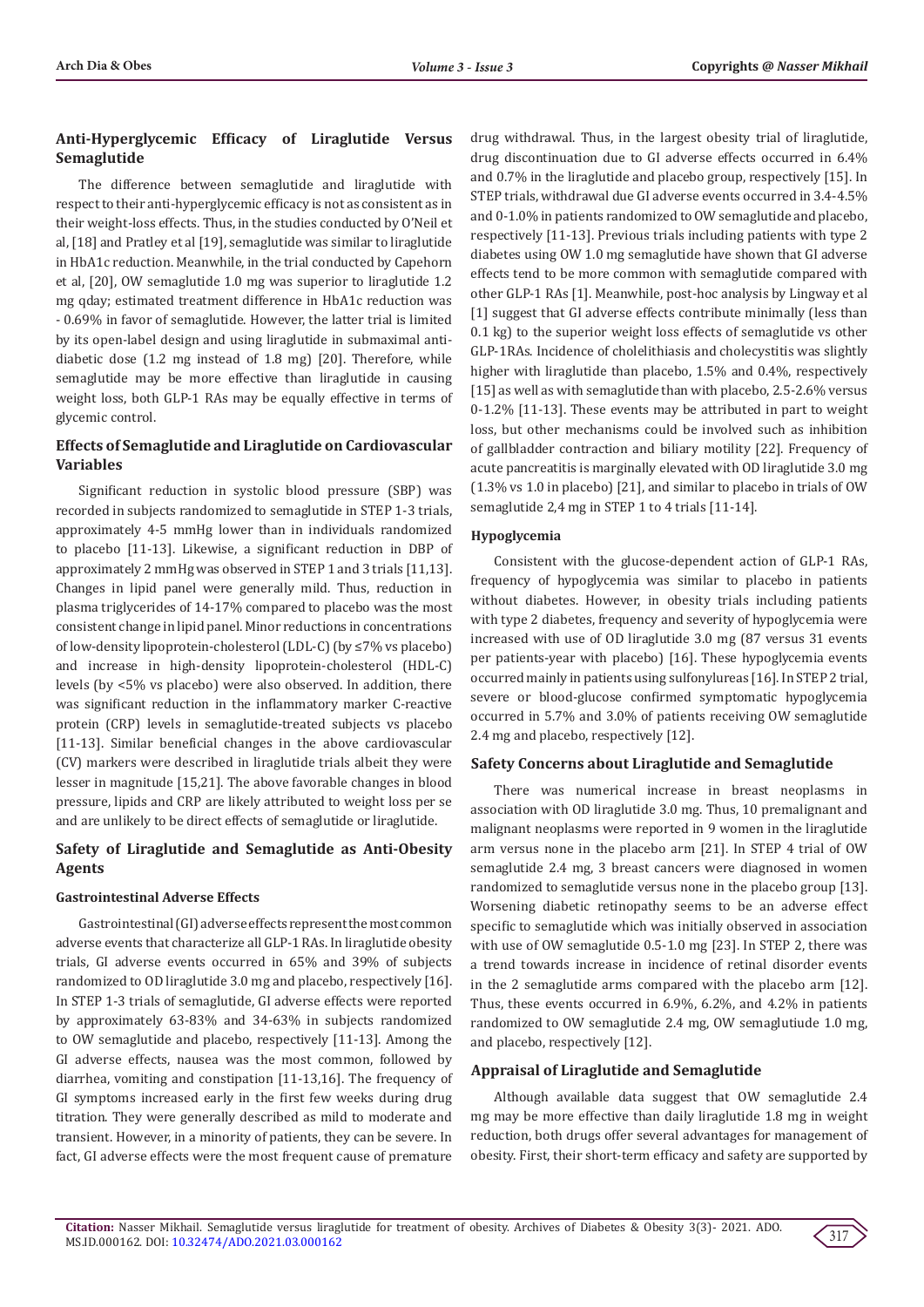well-designed randomized trials [11-15]. Second, being also wellstudied as anti-diabetic drugs, they may be particularly useful in obesity-related type 2 diabetes by causing reduction of both body weight and hyperglycemia [12]. Furthermore, in individuals with pre-diabetes, they delay the onset of type 2 diabetes and increase reversion to normoglycemia [15,21]. The OW administration of semaglutide might virtually enhance compliance with prolonged use. However, both agents have several limitations. First, the common occurrence of GI adverse effects which not uncommonly lead to drug discontinuation. Second, safety beyond 58 weeks is not available for OW semaglutide 2.4 mg [11-14]. The ongoing STEP 5 may in part clarify this problem as it extends over a 2-year period

[5]. In case of OD liraglutide 3.0 mg, safety data from placebocontrolled trials are overall reassuring and extend up to 172 weeks [21]. Third, the durability of the weight loss effect is still unclear. In fact, maximum weight loss with use of either drug was achieved after approximately 52 weeks followed by a gradual rebound [11- 15, 21]. Moreover, after drug cessation, weight regain takes place at a more rapid pace along with rise of systolic blood pressure and glycemic parameters to their baselines [14,16]. Hence, these drugs will be taken for years, or even decades as long as weight loss is desired. It is crucial therefore to establish their long-term safety. Fourth, drug cost is another limitation. Advantages and limitations of both agents are summarized in Table 3.

**Table 3:** Advantages and limitations of liraglutide and semaglutide for treatment of obesity.

| <b>Advantages</b>                                                                                                  |  |  |
|--------------------------------------------------------------------------------------------------------------------|--|--|
| Acceptable weight loss efficacy, but greater efficacy with semaglutide                                             |  |  |
| Amelioration of glycemic control in patients with type 2 diabetes                                                  |  |  |
| Delay of occurrence of type 2 diabetes in subjects with prediabetes                                                |  |  |
| <b>Limitations</b>                                                                                                 |  |  |
| Common occurrence of gastrointestinal adverse effects                                                              |  |  |
| Lack of long-term efficacy and safety data beyond 68 weeks for OW semaglutide and beyond 172 weeks for liraglutide |  |  |
| Rapid weight regain after drug withdrawal                                                                          |  |  |
| High cost                                                                                                          |  |  |

# **Conclusions and Current Directions**

**Conflict of Interest**

Available clinical trials suggest that OW semaglutide 2.4 mg as an adjunct to healthy life-style changes may be more effective than OD liraglutide 3.0 mg in terms of weight reduction, but not glycemic control. While no head to head comparison is available yet, data derived from respective trials of liraglutide and semaglutide showed superior weight loss with use of OW semaglutide 2.4 mg. Furthermore, head to head comparison of the 2 drugs used in different doses or formulations, consistently showed greater weight loss associated with the use of semaglutide than with liraglutide. However, the superiority of OW semaglutide 2.4 mg will only be confirmed by direct head to head comparison with OD liraglutide 3.0 mg in the setting of randomized, double-blind and double-dummy trials. The possible increase in incidence of breast cancer in association with these 2 agents must be clarified in long-term studies and post-marketing investigations. Similarly, risk of worsening of diabetic retinopathy in relation to the use of semaglutide should be carefully examined. Whereas both drugs in their anti-diabetic doses may reduce CV events in patients with type 2 diabetes, it is equally important to assess their impact on CV outcomes when used in their higher doses for treatment of obesity. In this regard, the SELECT study is an ongoing, double-blind placebo-controlled trial specifically designed to examine the effect of OW semaglutide 2.4 mg on CV outcomes in overweight and obese persons with established CV disease who do not have diabetes [17]. SELECT study started in November 2018 and is expected to recruit 17,500 participants, and last for approximately a total of 59 months.

The author does not have any conflict of interest to declare**.**

# **References**

- 1. [Lingvay I, Hansen T, Macura S, Marre M, Nauck MA, et al. \(2020\) Superior](https://drc.bmj.com/content/8/2/e001706) [weight loss with once-weekly semaglutide versus other glucagon-like](https://drc.bmj.com/content/8/2/e001706) [peptide-1 receptor agonists is independent of gastrointestinal adverse](https://drc.bmj.com/content/8/2/e001706) [events. BMJ Open Diabetes Res Care 8\(2\): 001706.](https://drc.bmj.com/content/8/2/e001706)
- 2. (2014) Saxenda (Liraglutide) Prescribing information, Denmark.
- 3. (2017) Ozympic (semaglutide) Prescribing information, Denmark.
- 4. (2017) Rybelsus (oral semaglutide) Prescribing information, Denmark.
- 5. [Kushner RF, Calanna S, Davies M, Dicker D, Garvey WT, et al. \(2020\)](https://pubmed.ncbi.nlm.nih.gov/32441473/) [Semaglutide 2.4 mg for the Treatment of Obesity: Key Elements of the](https://pubmed.ncbi.nlm.nih.gov/32441473/) [STEP Trials 1 to 5. Obesity \(Silver Spring\) 28\(6\): 1050-1061.](https://pubmed.ncbi.nlm.nih.gov/32441473/)
- 6. [Tronieri JS, Wadden TA, Walsh O, Berkowitz RI, Alamuddin N, et al.](https://pubmed.ncbi.nlm.nih.gov/30926955/) [\(2020\) Effects of liraglutide on appetite, food preoccupation, and food](https://pubmed.ncbi.nlm.nih.gov/30926955/) [liking: Results of a randomized controlled trial. Int J Obes \(Lond\) 44\(2\):](https://pubmed.ncbi.nlm.nih.gov/30926955/) [353-361.](https://pubmed.ncbi.nlm.nih.gov/30926955/)
- 7. [Friedrichsen M, Breitschaft A, Tadayon S, Wizert A, Skovgaard D \(2021\)](https://pubmed.ncbi.nlm.nih.gov/33269530/) [The effect of semaglutide 2.4 mg once weekly on energy intake, appetite,](https://pubmed.ncbi.nlm.nih.gov/33269530/) [control of eating, and gastric emptying in adults with obesity. Diabetes](https://pubmed.ncbi.nlm.nih.gov/33269530/) [Obes Metab 23\(3\): 754-762.](https://pubmed.ncbi.nlm.nih.gov/33269530/)
- 8. Gabery S, Salinas CG, Paulsen SJ, Ahnfelt Rønne J, Alanentalo T, et al. (2020) Semaglutide lowers body weight in rodents via distributed neural pathways. JCI Insight 5(6): 133429.
- 9. [Drucker DJ \(2018\) Mechanisms of Action and Therapeutic Application of](https://pubmed.ncbi.nlm.nih.gov/29617641/) [Glucagon-like Peptide-1. Cell Metab 27\(4\): 740-756.](https://pubmed.ncbi.nlm.nih.gov/29617641/)
- 10. [Halawi H, Khemani D, Eckert D, O'Neill J, Kadouh H, et al. \(2017\) Effects](https://pubmed.ncbi.nlm.nih.gov/28958851/) [of liraglutide on weight, satiation, and gastric functions in obesity: a](https://pubmed.ncbi.nlm.nih.gov/28958851/)